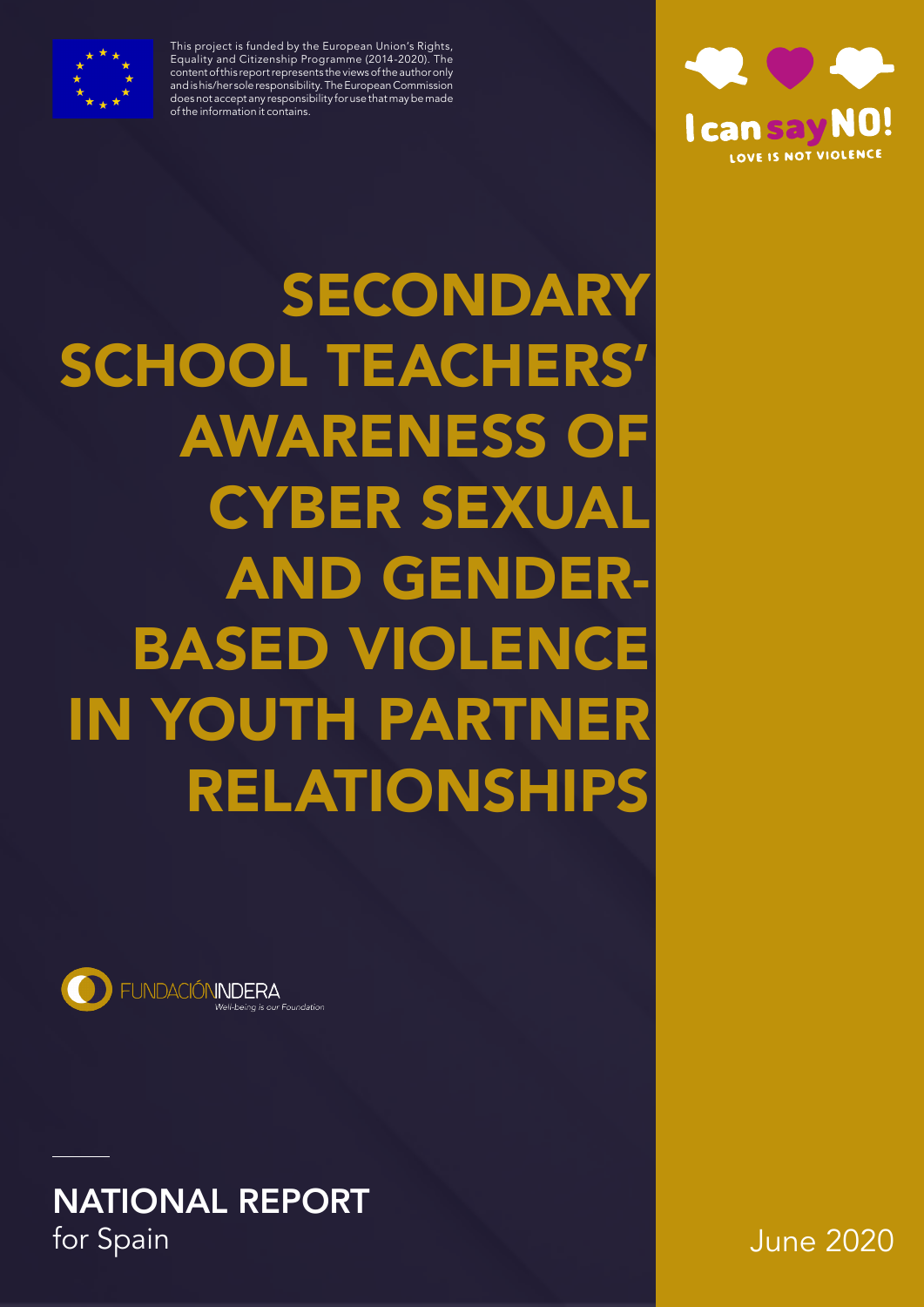# TABLE OF CONTENTS

1. Introduction

2. Research Method

4. Conclusions & Recommendation

5. References

3. Results Analysis <sup>6</sup>

This study has been done by FUNDACIÓN PRIVADA INDERA in the context of the REC project "I can choose to say no. Empowering youth, especially girls, to stand up against cyber sexual and gender-based violence in intimate partner relationships, 2019 - 2021"

## Project Coordination:

AUTONOMOUS WOMEN'S CENTER (AWC), Beograd, Serbia

## Partner Organizations:

FUNDACIÓN PRIVADA INDERA, Barcelona, Spain CESI – CENTAR ZA EDUKACIJU SAVJETOVANJE I ISTRAZIVANJE CESI, Zagreb, Croatia NOK A NOKERT EGYUTT AZ EROSZAK ELLEN EGYESULET – NANE, Budapest, Hungary

## Coordination and elaboration of national study and report:

Eulàlia Pedrola Vives, Fundación INDERA Rachel Andras, Fundación INDERA

# Editing and proofing:

Michael Goodhart

## Design:

Paula Buendia Martínez, Fundación INDERA

For more information please contact: Email: fundacion@fundacion-indera.org Website: www.fundacion-indera.org

© 2020, Fundación Privada INDERA, all rights reserved



This project is funded by the European Union's Rights, Equality and Citizenship Programme (2014-2020). The content of this report represents the views of the author only and is his/her sole responsibility. The European Commission does not accept any responsibility for use that may be made of the information it contains.



|       | $\overline{2}$ |
|-------|----------------|
| ology | 5              |
|       | 6              |
| IS    | 20             |
|       | 22             |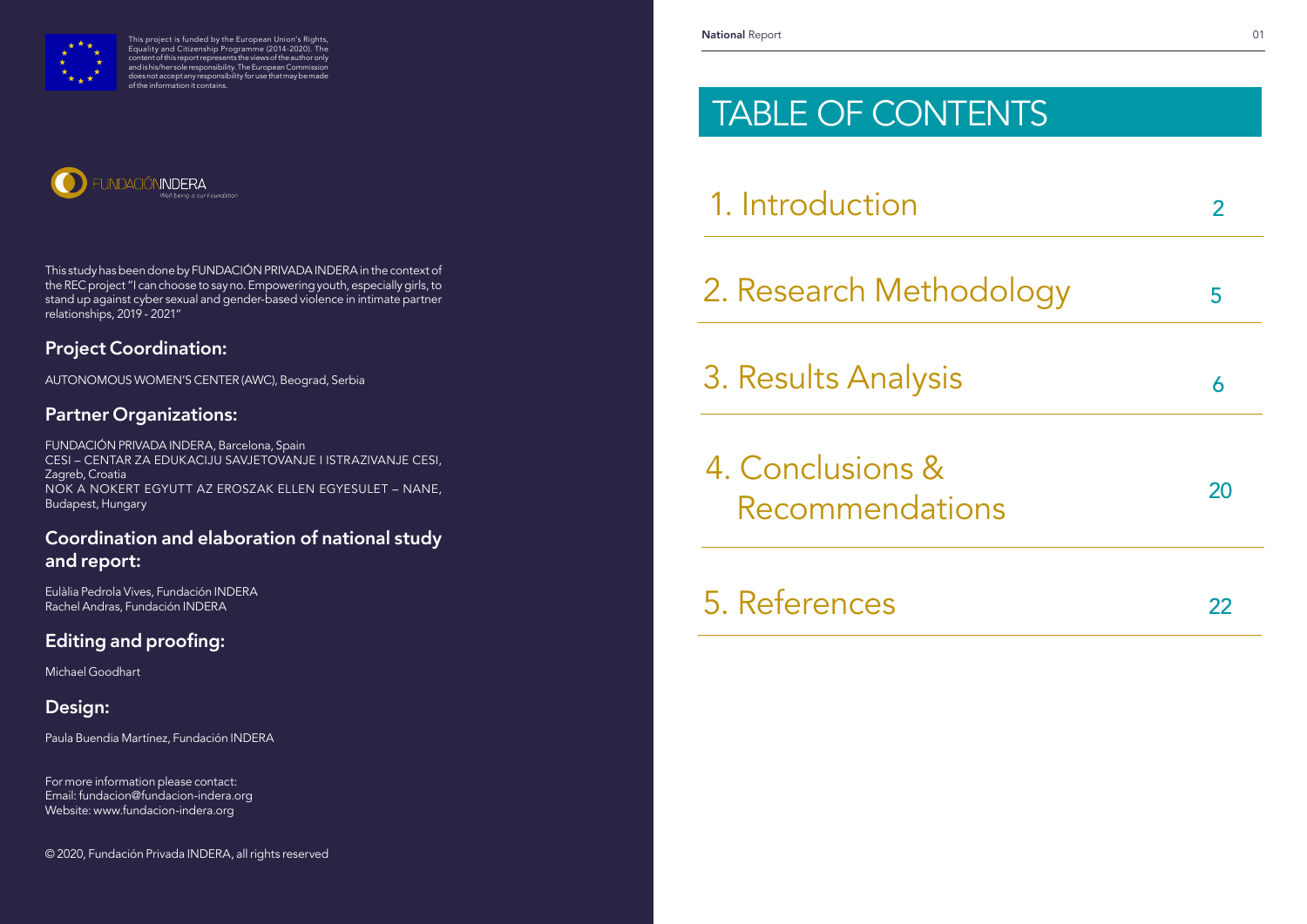The increasing reach of the internet, the rapid spread of mobile information, and the widespread use of social media, has led to the emergence of cyber violence against women and girls (VAWG) as a growing global problem with potentially significant economic and societal consequences 1 .

Though digital technology has enabled improved access to information and networking, it has also provided a space for replicating the imbalance of gendered power relations and diverse forms of discrimination that underlie violence against women and girls (VAWG). Data on VAWG occurring online indicates that, in Europe, 9 million girls have experienced some kind of cyber violence, by the time they are 15 years old. There are various forms of cyber VAWG, including hate speech, hacking, cyber stalking, non-consensual pornography, gender-based slurs and harassment, 'slut-shaming', 'sextortion', rape and death threats, 'doxing' and electronically enabled trafficking.

Furthermore, data from the 2014 FRA survey shows that 77 % of women who have experienced cyber harassment have also experienced at least one form of sexual or/ and physical violence from an intimate partner; and 7 in 10 women (70 %) who have experienced cyber stalking, have also experienced at least one form of physical or/and sexual violence from an intimate partner $^{\text{2}}$ .

Experts have warned against conceptualizing cyber VAWG as a completely separate phenomenon to 'real world' violence, when in fact it is more appropriately seen as a continuum of offline violence. For example, cyber stalking by a partner or ex-partner follows the same patterns as offline stalking and is therefore intimate partner violence, simply facilitated by technology.

The project in which this research is included (NO SGBV - I can choose to say no. Empowering youth, especially girls, to stand up against cyber sexual and gender-based violence in intimate partner relationships) was submitted to the European Commission in 2018, in the Call for Proposals for Action Grants Under 2018 Rights, Equality and Citizenship Work Programme, REC-RDAP-GBV-AG-2018, by the Autonomous Women's Center (Serbia) in collaboration with CESI - Centar Za Edukaciju Savjetovanje I Istrazivanje (Croatia), NANE - Women's Rights Association (Hungary) and Fundación Privada Indera (Spain).

In Spain, there has been several investigations on the extent of intimate partner violence in young relationships. A survey conducted by the Ministry of Equality in 2015 on teenage girls and boys across Spain shows that roughly 1 in every 10 girls says they have experienced an abusive situation at the hands of the boy they are going out with. A little more, 1.3 in every 10 teenage boys, admit to behaving aggressively towards their girlfriends.

The project seeks to contribute to ending cyber sexual and gender-based violence (SGBV) in youth (aged 15-19) intimate partner relationships, by especially empowering girls and supporting them to stand up against violence. There is still a strong need to focus on lowering tolerance towards cyber SGBV, especially when it comes to youth intimate partner relationships and increasing their readiness for speaking out and acting against such violence. Research has shown that some teenagers have worryingly high levels of acceptance of abuse within relationships and often justify the abuse with the actions of the victim, occurring also in adult intimate partner violence 3 .

# 1. INTRODUCTION

For essential change to happen it is not enough to just have in place legal regulations and protocols of action. Because there is still insufficient research on cyber SGBV, it is necessary to map underlying determinants and key drivers of violent behavior to inform empowerment and support interventions with youth. For this very reason, the EU project NOSGBV, in which this research has been conducted, aims to, through awareness-raising and education activities, mobilize youth and teachers in standing up against cyber SGBV and provide them with knowledge and tools to better understand the causes, forms and consequences of cyber SGBV in youth partner relationship and take steps in standing up to it/preventing it.

Furthermore, IPV mediated through technology appears to especially be a problem among young couples compared to the general population, being 25,1% of the girls between 16 and 19 years old who have admitted being controled through their phones by their partners vs. 9.6% of the total women sample 4 . This relates to another study on teenage perceptions on TDV 5 which found out that one in three young people considers it inevitable or acceptable in some circumstances to 'control the couple's schedule', 'prevent the couple from seeing their family or friends',' not allow the couple to work or study 'or' tell them things they can or cannot do'. It looks like control violence is widely accepted among young people.

Related to cybersexual and gender-based violence, the newest investigation was made in 2014<sup>6</sup> and in that time there was already awareness about the potential and the huge role that social media plays in violence. Pointing out the difficulties that create social media to scape IPV violence due to the easy access the perpetrators have to the victim through harassment conducts online.

But, due to the relative emergence of the phenomena, further investigation about cyberviolence needs to be conducted in order to draw more extensive conclusions.

The Spanish Organic Law of Integral Protection Measures against Genderbased Violence (1/2004 december 28th) addresses, for the first time in our country, the comprehensive treatment of gender-based violence. This law, in its 7th article establishes a number of educative measures that affect the initial and permanent training of future teachers in equality matters. Through this law it is established that teachers are key in the identification and prevention of gender-based violence, as they are the adults who spend most of their time with children and teenagers, and that their educational curricula needs to incorporate a gender perspective in order to identify such situations better.

<sup>&</sup>lt;sup>1</sup>EIGE report "Cyber violence against women and girls",2017, available at: https://eige.europa.eu/rdc/eige-publications/cyberviolence-against-women-and-girls 2

<sup>&</sup>lt;sup>2</sup>ldem.<br><sup>3</sup>Against Violence and Abuse: A teacher's guide to violence and abuse, available at: <u>https://assets.publishing.service.gov.uk/</u> government-up at the component of the set of the set of the system of the system of the system of the system of the system of the system of the system of the system of the system of the system of the system of the system o

<sup>4</sup>Government Office against Gender based Violence (2015) Survey on violence against women: Main results. Ministry of Health, Social Services and Equality Publications Center. <sup>5</sup>Government Office against Gender based Violence (2015) Teenage perception on gender-based violence. Ministry of Health, Social Services and Equality Publications Center. 6Government Office against Gender based Violence (2014) Cyberbullying as a way to exercise Gender Violence in Youth: a risk in the information and knowledge society. Ministry of Health, Social Services and Equality Publications Center.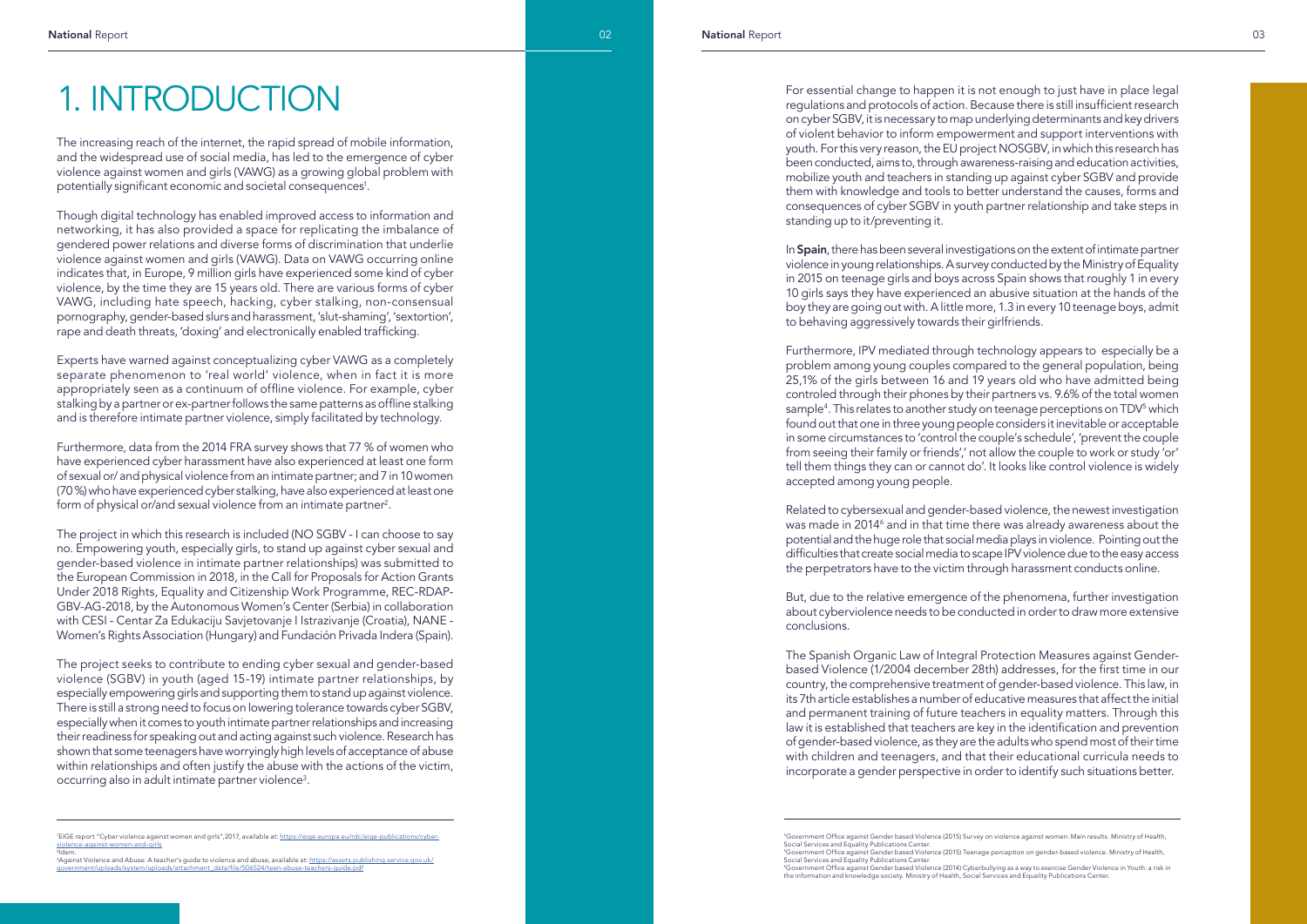Although numerous studies and the scientific community have stated uncountable times the relevance of well-trained teachers to eradicate violence against women in our societies, professionals interviewed in researches such as the one made by Capllonch et al. (2012) have acknowledged that they are not prepared for the prevention and early detection of gender-based violence or on how to proceed if they detect any case.

Infant, primary and secondary teachers and university students want to have more knowledge to prevent gender based violence since they are concerned both personally and professionally and they also ask to include training on prevention and early detection of gender-based violence in the official curricula of their studies7 .

The research here presented will shed light on whether these opinions and the situation raised in the previous studies have changed over the years or if it still remains the same. However, the results of this paper will be a next step towards providing teachers with the tools they lack to be able to assist their students and help to eradicate this type of violence.



'Capllonch, M., Alegre, R. M. And Pérez, M. D. (2012) Lights and shadows in teacher training on prevention and gender violence.<br>The views and perceptions of lectures, students and social agents. Revista Interuniversitaria

The objective of the present study was to get to know teacher's awareness and attitudes about gender-based violence and sexual and cybersexual violence and to get to know the scope of the phenomena through the experiences teachers have had with their pupils. Teachers were also asked about which tools they would need to assess better and be able to help their students in such situations.

# 2. RESEARCH **METHODOLOGY**

The questionnaire was envisaged by CESI, our Croatian partner, with the assistance and comments of all other partner organizations. Once the questionnaire was developed in English, each partner was in charge of translating it into their corresponding national language and transforming it into an online survey, in order to distribute it among teachers and other people of interest.

INDERA distributed the questionnaire in the autonomous community of Catalonia, as it is the scope covered by our organization.

The Catalan Government public database was used to get into contact with all educational institutions in the area. The contacts were made via email to all 1179 institutions who met the criteria of offering education to young people between 14 and 18 years old alongside with 21 teacher's associations installed in the area, from face to face meetings at some schools and, in addition, it was published on Indera's social networks.

From all those contacts, exactly 200 responses were obtained, fulfilling the objective dictated by the project.

As it can be seen, the major obstacle encountered was to get the needed amount of answers from teachers to meet the requirements, as only 200 people from a total of 1200 institutions reached answered the questionnaire. However, it was successfully accomplished.

Although the dissemination of the questionnaire was made to all secondary schools in the region, the results obtained here have to be taken cautiously, as the people who have chosen to participate in the study could be professionals already interested in the topic, leading to a self-selection bias and possible differences between the results on our sample and the reality of the situation. For that reason, and because of the size of the sample, this research could not completely be representative of the reality.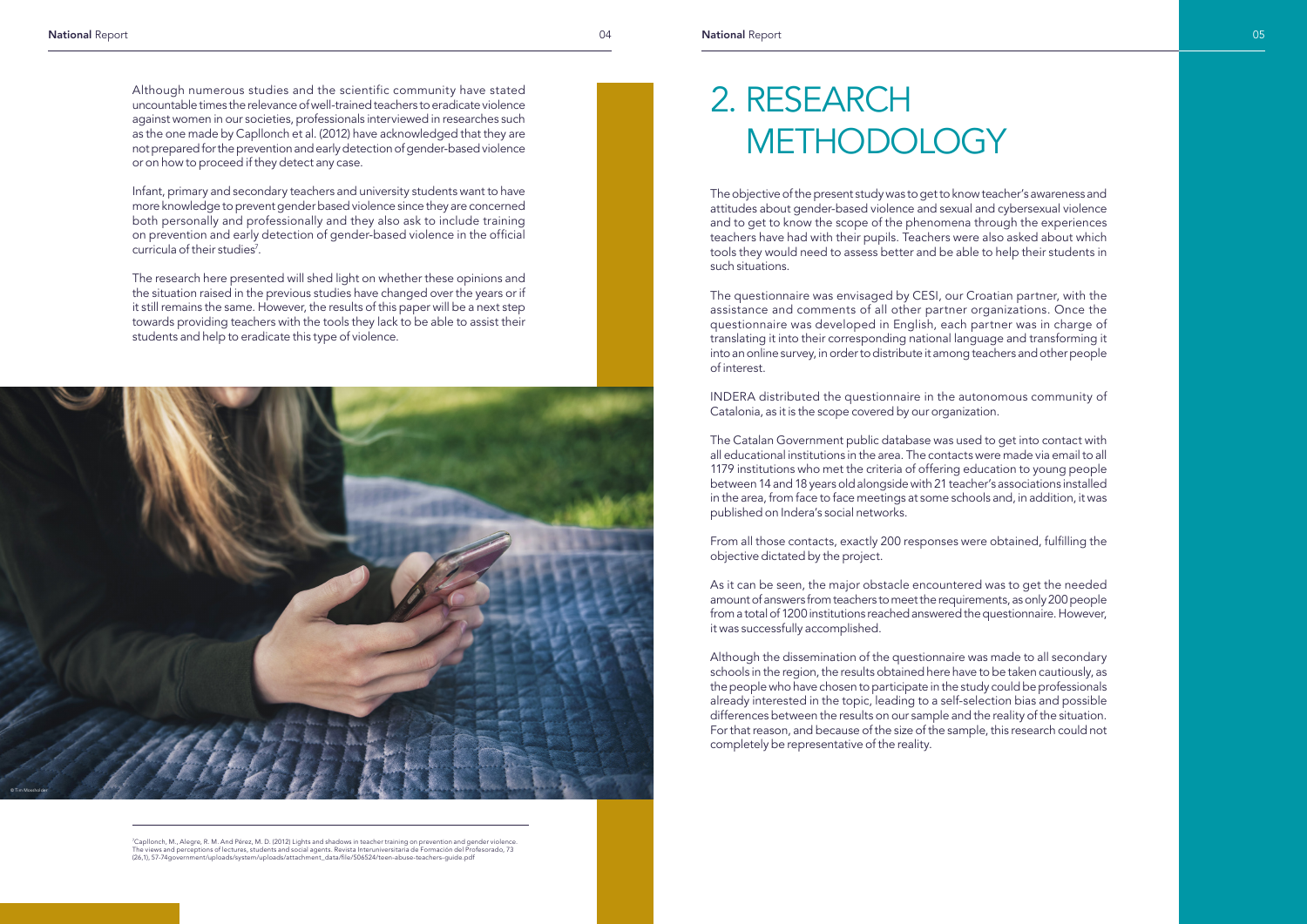The majority of respondants (63%) are between 31 and 50 years old, 8% of the rest being between 22 and 30 year old, 24.5% between 51 and 59 years old and 4.5% 60+ years old.

### *68% of the sample being female and 32% male*. And 84%

of them working at a public institution whereas 16% were in a private one.

About their role in the school: 77.5% of them are teachers, 13% psychologists/ pedagogues and 9,5% school principals.

About the professional working years the sample is well distributed: 22% of them have been working between 1 and 3 years, 20% between 4 and 10 years, 28.5% between 11 and 20 years and 29.5% more than 20 years.

Regarding participants location: 64% come from a city and 36% from a town, the majority of the sample, 63%, from the region of Barcelona, 17.5% from the region of Lleida, 13% from the region of Tarragona and 6.5% from Girona.

### As it can be seen, in most of the cases most respondents answered that both girls and boys are equal on those stereotypes, however, in some questions this is not the case. For example, the stereotypes that boys are stronger than girls and that boys are more troublemakers than girls, who are more quiet and calm, are still strong in the minds of respondents.

# 3. RESULTS ANALYSIS

### General information about the sample of teachers

When asked about different stereotypes on girls and boys at schools, such as be expected to have better grades or be more quiet, the results were:

## Awareness of gender stereotypes and roles in school





● Girls ● Boys ● Both

 $\rightarrow$  21.5% of respondants answered that boys are assigned to help with computer skills compared to only 4.5% that said girls are

 $\rightarrow$  16% answered that boys are expected to be better at math

### Are girls or boys...

Also, in the cases where the majority made no distinction between girls and boys, those who do make those distinctions are making them stereotypically:

- assigned to the same task.
- compared to 5% who said girls.
- $\rightarrow$  15% that girls are expected to be better at languages, compared to 0% who said boys.
- $\rightarrow$  And 20,5% said that girls are expected to have better grades, compared to 2% who said boys.

In short, it is clear that stereotypes are still present among teachers, in the same way as in the rest of society.

### Attitudes to GBV/cyber SGBV (related to youth/in youth partner relationships)

Respondants were asked to mark their level of agreement in certain satatements, the majority of respondants had a clear vision about most of them.

Most of respondants answered in a non-victim blaming way, having a clear view that the way a girl dresses doesn't make her responsible for what is happening to her, that sex without consent is rape, even if the person didn't resist and that violence against women is never justified. However, there were statements in which the response was not agreed upon by the majority, there were in fact discrepancies. For example, the results for the statement "Girls are equally violent as boys" are the following:

**O** Disagree **O** Undecided **A**gree **Strongly Disagree Strongly Agree** 

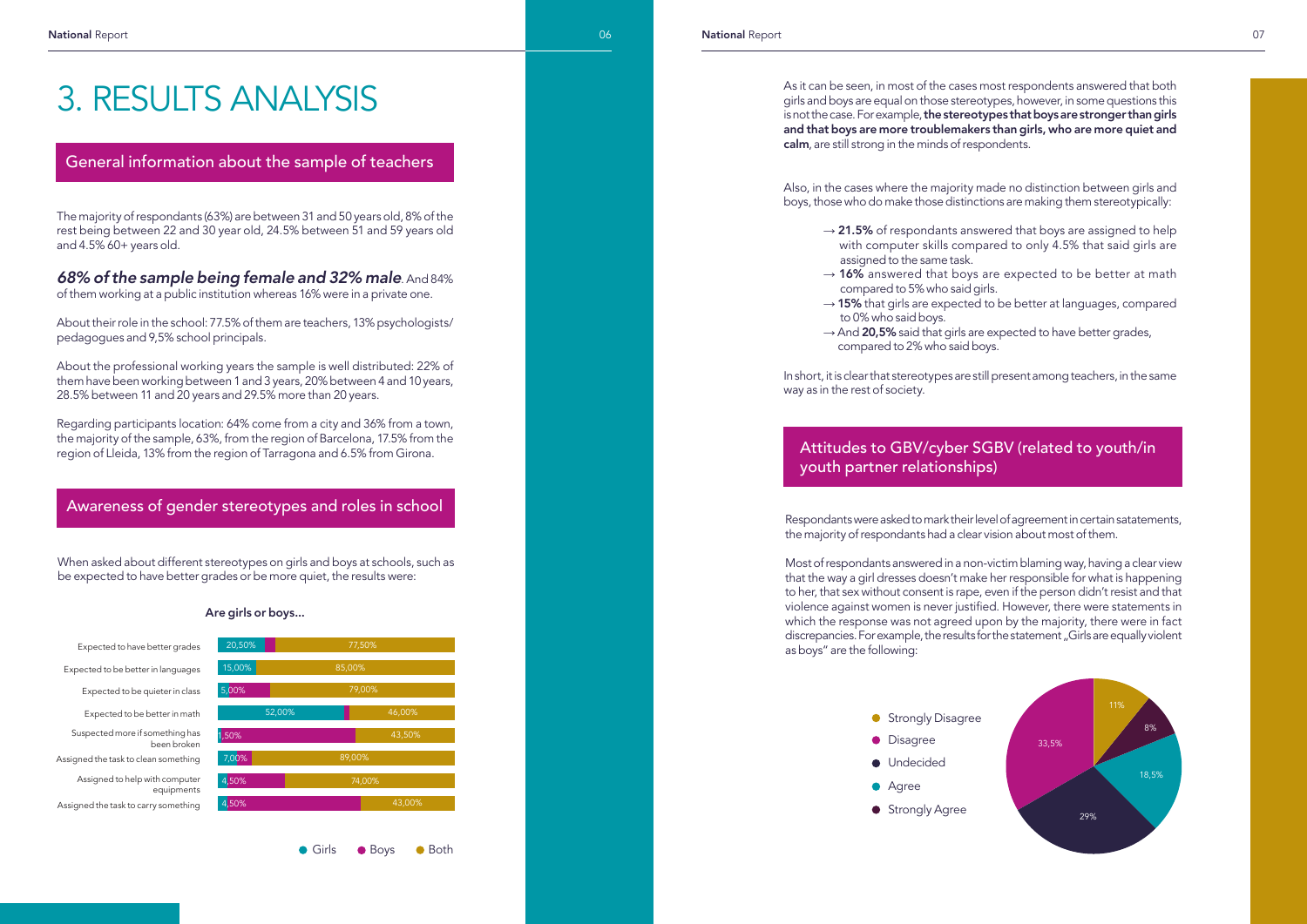As it can be observed, there's not a total agreement about it, and a grand percentatge of respondants don't have it even clear (29%).

About the false myth that says that "When a person is being abused in his/ her intimate relationship, it is easy just to leave", most of the respondents disagreed (84% of them), however 12% of them were not sure about it and 4% agreed on it.

A similar thing happened at the following statements, "If she sent him a naked picture of herself, it's her own fault if they end up on the Internet" and "Girls are dressing provocatively to attract boys' attention":

### "If she sent him a naked picture of herself…"

Although 77% of respondents disagree with it, 8,5% agrees and 14,5% are not sure about it.

### "If she sent him a naked picture of herself…"

In this case, 65% of people disagree with the statement, 9,5% agrees with it and a large group (25,5%) are not sure about it.

This considerably large percentage of "I'm not sure" answers may indicate that those people are struggling between what they feel is right to say and what the stereotype or common knowledge says, giving us the view (alongside with other data collected in this study) that professionals need more knowledge about feminism, gender stereotypes and sexism.

On the other hand, about the statement "Young people learn about sexuality through pornography", the results show us the following:



As it can be seen, clustered, 56% of people agree with that compared to 20,5% that disagree and 23,5% are not sure about it. However, this reassures something that was already known: sex education as it is right now (in the case there is any) is not the source where young people are learning how to relate with other people in an emotional and sexual way.

Finally, the last statement asked was "Students trust teachers and other school professionals and ask for help in cases of teen-dating violence", and the results show us the following:

These results are very serious, because if 49,5% of respondents are not sure about it. It is possible that none of their students turned to them for guidance on these topics, meaning that maybe they don't have their trust. And moreover, 28% agreed on the statement compared to 19,5% that didn't agree.





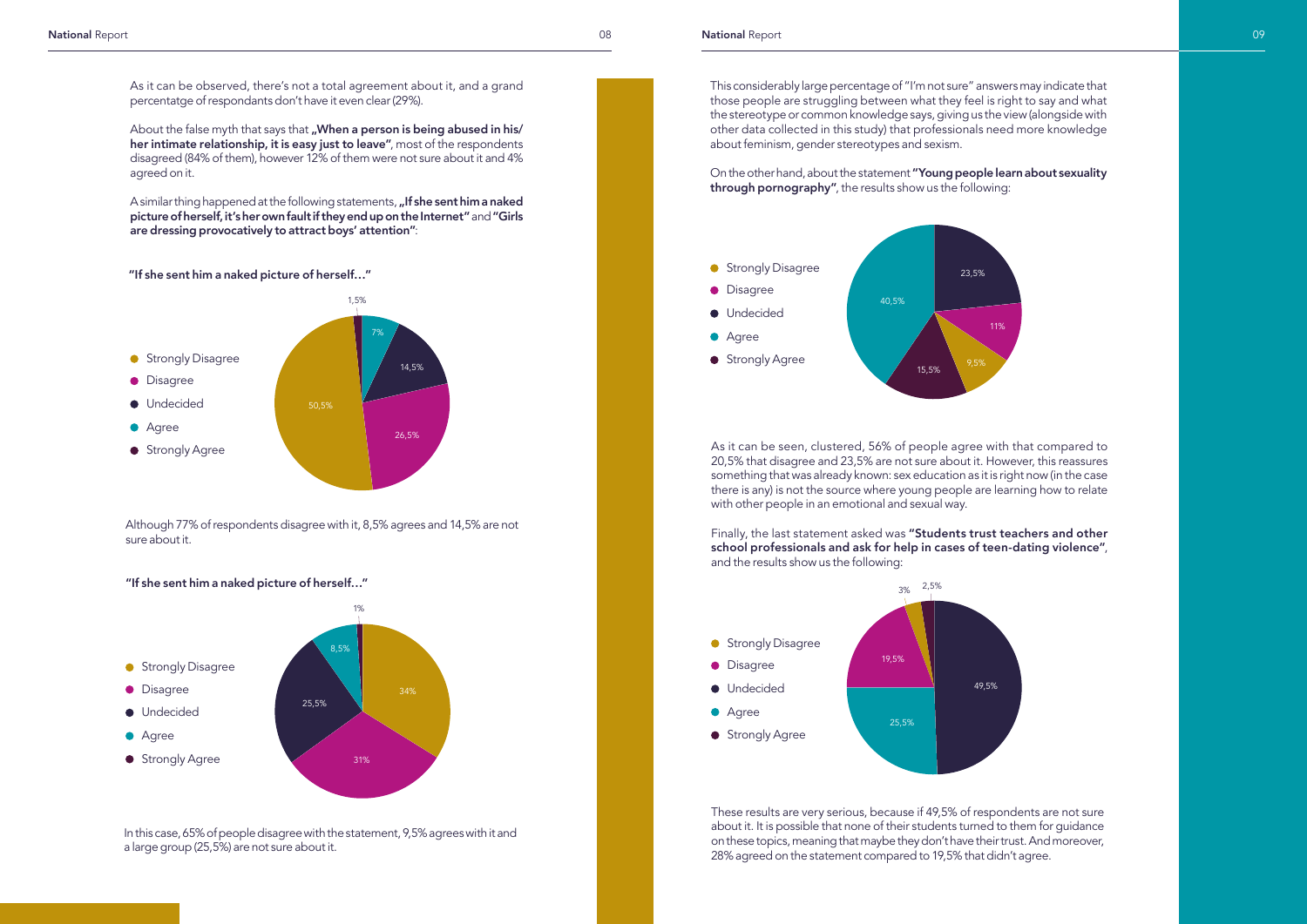About the awareness of the scope of the problem teacher's peceived, their answers were the following:

Awareness of the scope of the problem and teacher's experiences of cyber SGBV among their students/in their school



### Perceived scope of the problem

As it can be infered from this data, most of respondents state that they don't see TDV as a serious problem among their students but there is a considerable amount of people, 35,5%, that state that they don't know, which can tell us that there's no real awareness of the topic whatsoever, so they can't identify whether there is a problem or not and it seems that TDV is a topic talked with the students only in 37,5% of the cases. If the topic is not talked about with them, it makes it difficult for the teachers to assess wheather it is truly a problem or not.

Furthermore, between teachers, it seems that the topic is more widely discussed in informal conversations than in professional environments. That is a problem itself that needs to be assessed by the educational center's management team, because if the center doesn't take part in it and start putting this matter in their agendas, there is no possibility that professionals at the center can gain awareness, and the complete picture of the phenomena will be missed.

### *On the other hand, about real experiences on TDV and Cyber SGBV teacher's have noticed or have been informed:*

When asked about if they ever have heard or have been informed about a case of TDV in their school, their answers were as follows:



Almost half of the sample answered yes, what is even more concerning is that only 20,5% of the respondents answered affirmative to the question "Is TDV a serious problem among your students?" Even though it is possible that none of their specific students in that school have experienced TDV, these numbers are, at the very least, suspicious. This can indicate that the level of awareness about the seriousness of the topic is very low.

When asked if they have ever *happened to be informed (directly or indirectly) that a female or a male student of theirs have had a romantic or intimate relationship in which they have been abused*, the answers were:



As it can be observed, the phenomena, as every other study shows, is genderbased, with almost half of the sample informed about psychological abuse, 12% informed about sexual abuse and 19% about physical abuse over female students in contrast to 2% and 3,5% of respondants being informed about sexual and physical abuse over male students and 16% informed about psychological abuse. All of this inflicted by the partner.

When asked about specific situations of abuse or violence, the responses, disaggregated by sex, are the following:

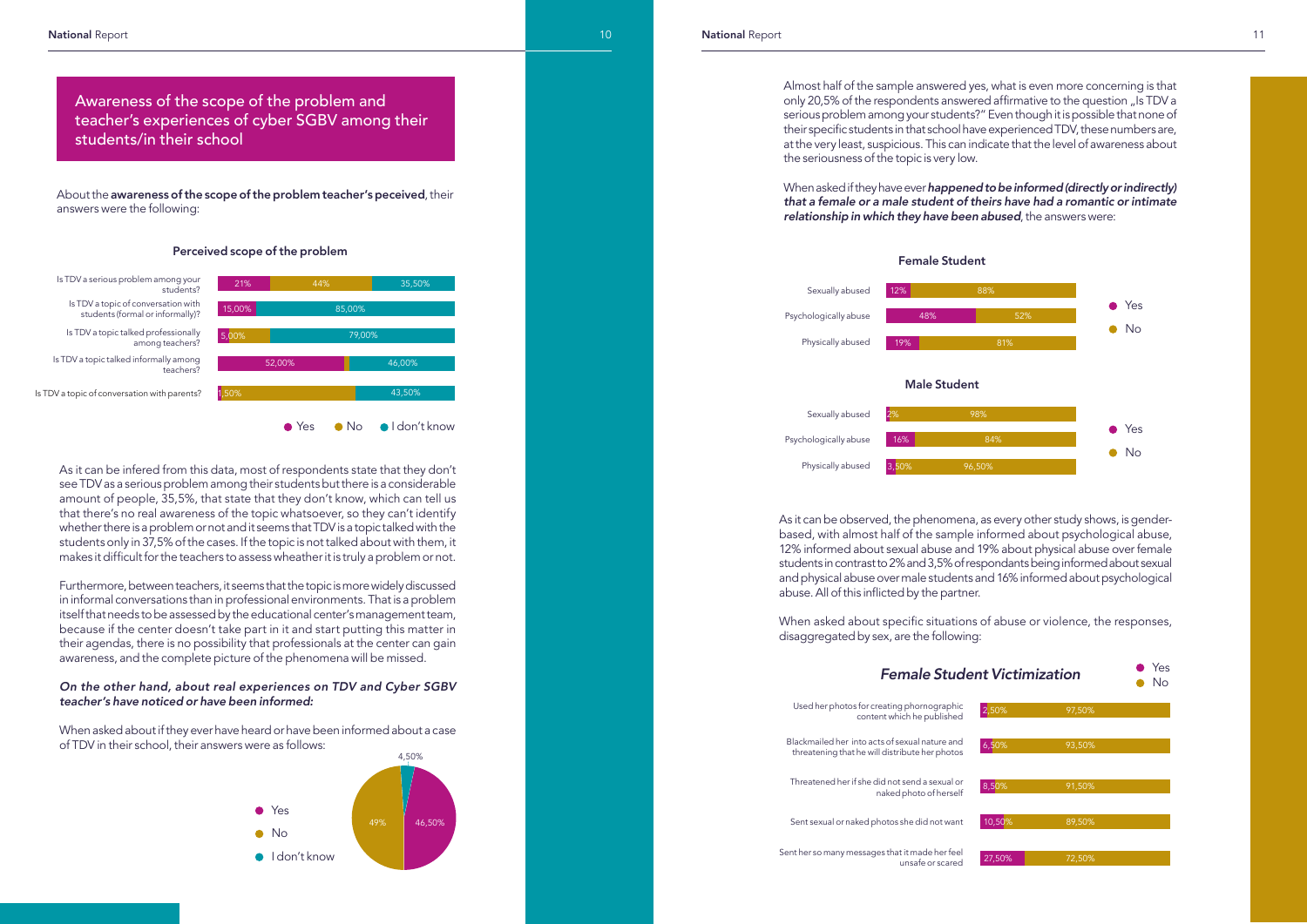Took a video of her and sent it to his friends without her permission Spread rumors about her using a cell phone/ e-mail/social networks

Wrote nasty things about her on his profile page

Made her afraid when she did not respond to his cell phone/text messages

Created a profile page about her knowing it would upset her

Used information from her social networking site to harass her or put her down

Posted embarassing photos of her online

Sent her threatening text mesages

Used her social networking account without her permission

Sent her texts/e-mails/etc.to engage in sexual acts she did not want

Pressured her to send sexual or naked photos of herself 8,50% 79,50%

# **Male Student Victimization**

Yes

| 100,00% |       | Used his photos for creating pornographic<br>content which she published                          |
|---------|-------|---------------------------------------------------------------------------------------------------|
| 99,50%  | 0,50% | Blackmailed him into acts of sexual nature and<br>threatening that she will distribute her photos |
| 99,50%  | 0,50% | Threatened her if he did not send a sexual or<br>naked photo of himself                           |
| 99,00%  | 1,00% | Sent sexual or naked photos he did not want                                                       |
| 95,00%  | 5,00% | Sent him so many messages that it made him<br>feel unsafe or scared                               |
| 99,50%  | 0,50% | Took a video of him and sent it to her friends<br>without his permission                          |
| 91,00%  | 9,00% | Spread rumors about him using a cell phone/<br>e-mail/social networks                             |
| 92,00%  | 8,00% | Wrote nasty things about him on her<br>profile page                                               |
| 96,50%  | 3,50% | Created a profile page about him knowing it<br>would upset him                                    |

| 8,00%  | 92,00% |  |
|--------|--------|--|
|        |        |  |
| 33,50% | 66,50% |  |
|        |        |  |
| 17,50% | 82,50% |  |
|        |        |  |
| 8,00%  | 92,00% |  |
|        |        |  |
| 28,00% | 72,00% |  |
|        |        |  |
| 24,00% | 76,00% |  |
|        |        |  |
| 24,00% | 76,00% |  |
|        |        |  |
| 28,50% | 71,50% |  |
|        |        |  |
| 18,00% | 82,00% |  |
|        |        |  |
| 14,00% | 86,00% |  |
|        |        |  |
| 8,50%  | 79,50% |  |
|        |        |  |
|        |        |  |

As it can already be seen in the previous graphics, it is clear that the violence and abuse is strongly gendered, with cases where up to 33,5% of teachers indicate that they have been informed about girls suffering from this types of abuse, while in the case of boys being abused, the percentage of teachers who say they have been informed only reaches 9% at most.

Besides, there are also differences with how this abuse affects the victims: in the case of female students, 87% of teachers report this situation being serious and disturbing for her and only 6% reporting it was funny. Whereas in the case of male students, 61% of teachers report this situation being disturbing vs. 27% reporting it was funny.

Another difference perceived is the percentatge of teachers who said they 3,50% 96,50% 96,50% 96,50% 96,50% 96,50% 96,50% 96,50% 96,50% 96,50% 96,50% 96,50% 96,50% 96,50% 96,50% 96,50% 96,50% 96,50% 96,50% 96,50% 96,50% 96



### *Effects on the students perceived by the teaching staff:*

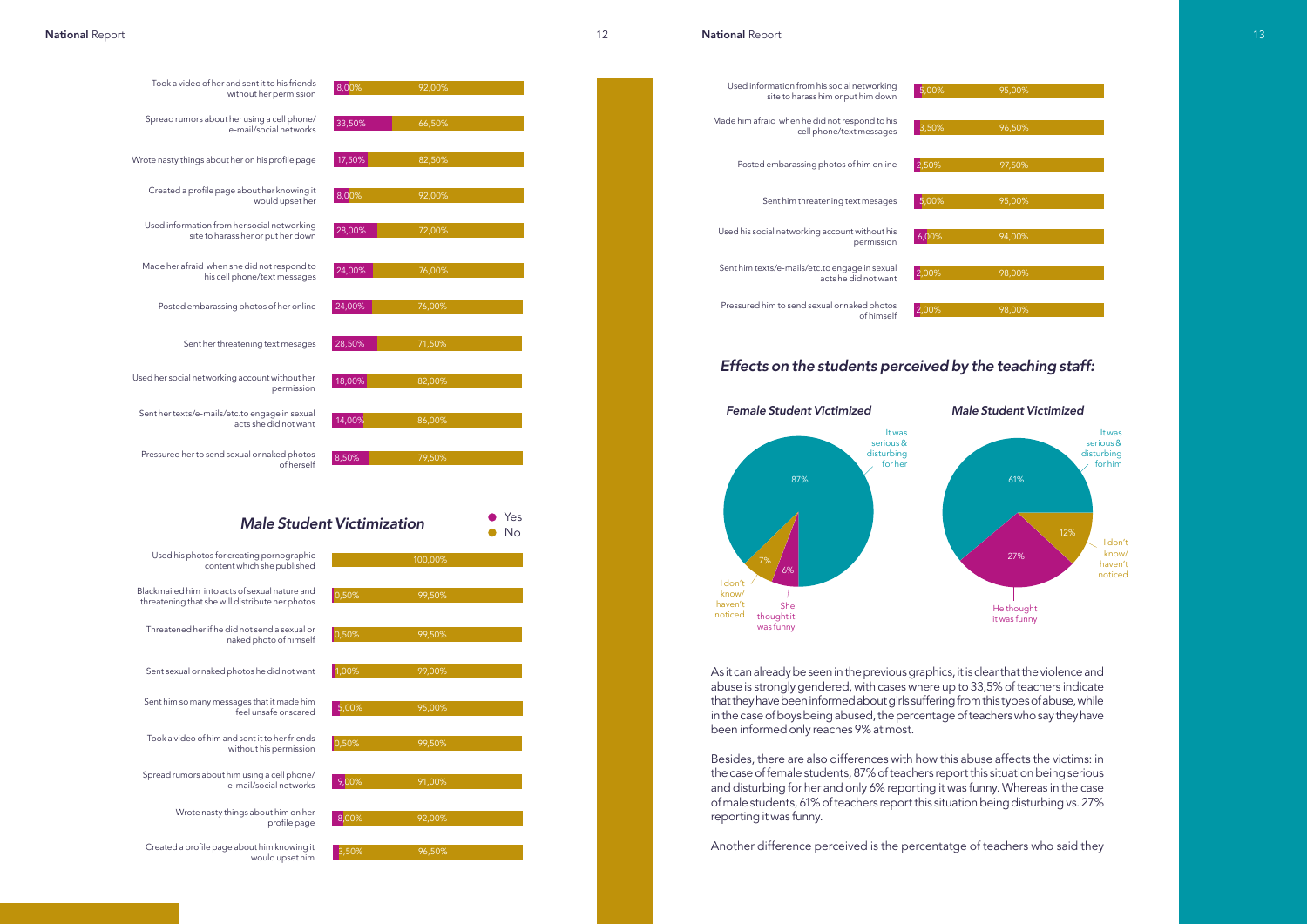haven't noticed how the situation affected their students: while only 7% of teachers whose students were female say they didn't notice, there exist 12% of teachers that didn't notice in the case of male students being the victims. That can be related to two interpretations:

- $\rightarrow$  The situation wasn't even that noticeable for the male student.
- $\rightarrow$  There's a tendency, due to gender stereotypes, to believe that men are stronger and tougher than women and so this type of abuse can't affect them, so teachers don't pay attention (or even male victims can't see themselves as victims).

However, the level of abuse female and male students suffer is not comparable.

As it can be seen, in at least, 23,5% of the cases, a girl approached the teacher because she was being victimized and in 15% of the cases because she was being victimized online. The percentage of cases where friends approached teachers is noticeable, it seems that sometimes friends identify their friend's situation earlier and are eager to help them get out of the situation. Furthermore, it seems that students approach their teachers more if the abuse happens in the "real world" than if it happens in the "virtual world".

When asked if they were able to help in such situations, the answers were 76% Yes, 14% No and 11% Partially.

### And the ways they helped were:

### Teachers' ability to provide help to students experiencing (cyber) teen-dating violence

When asked about their ability to provide help to students experiencing different situations of abuse, Teachers' responses were:



### Ability to provide help if a student approaches because…



It seems like most of the teachers believe they could help the student, at least partially, if they were to suffer from any form of abuse. One remarkable point about this is when the focus goes on sexual abuse: the percentage of people who responded "No" is slightly higher than in the other cases. This is a common fact for all people that when somebody tells she/he has been sexually victimized, the ability to cope with that and offer help is minimized, as society's view about sexual violence is different from other types of violence. To be sexually abused, or raped, is seen by society as the worst thing that can happen to you, and the most traumatic experience you can have, so the perceived ability to help can differ from other kinds of violence.

When asked about if any of their students ever approached them asking for help because they were suffering from TDV, teachers answered the following:





So, it seems that the most used strategies were: refer the student to the school psychologist/pedagogue, to initiate prevention activities in the class and to follow the school's protocol.

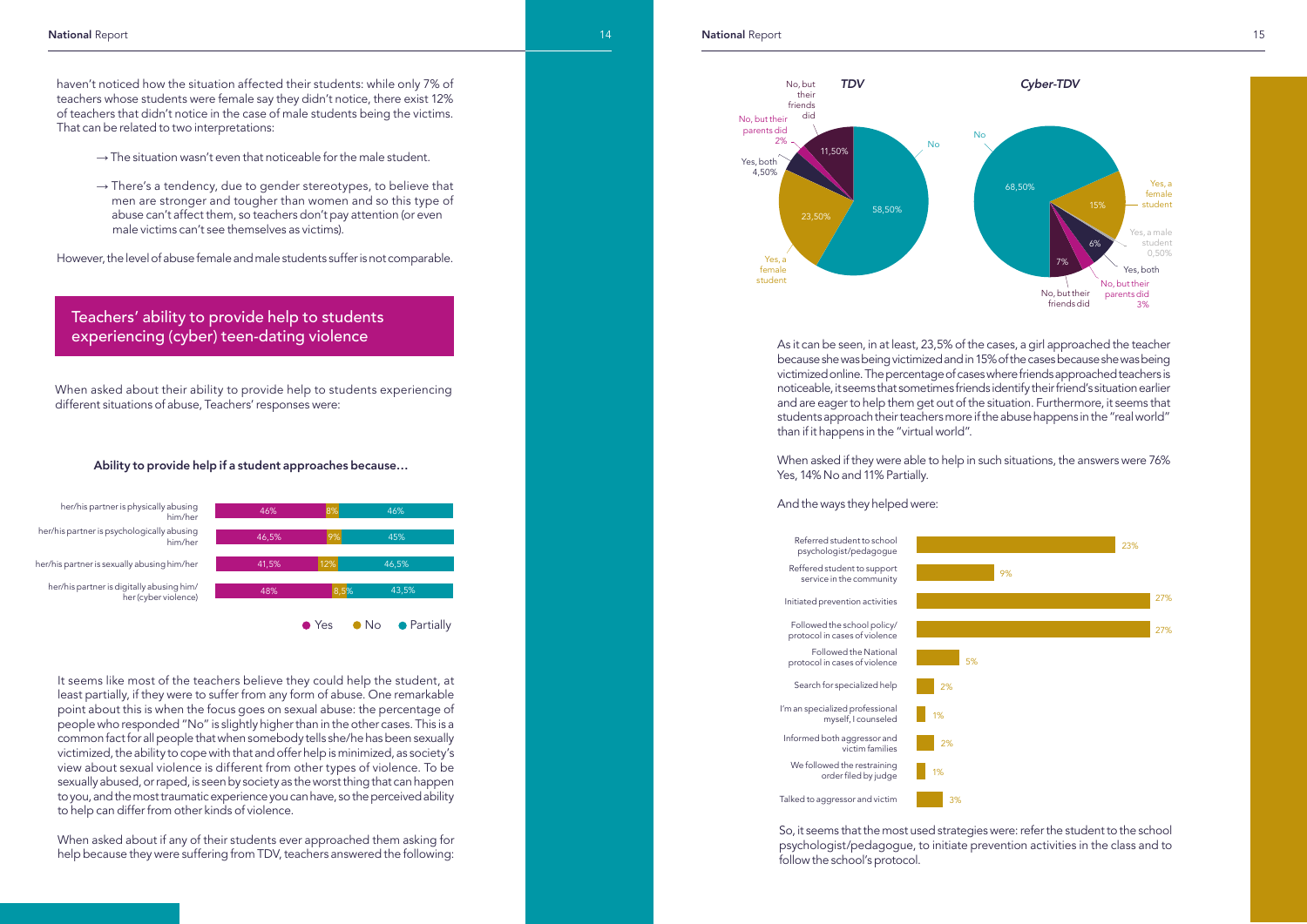Finally, teachers were asked to name what would support them to better address the problem, and these were the answers:



When asked about if they think that their role as teachers should be addressing the problem of cyber sexual teen-dating violence, the responses were yes in an overall of 87,5% of responses (50,5% saying yes, 34,5% saying yes but only with the school pedagogue's help and 2,5% yes but only if it happens in the school. The rest of the respondents answered No (7.5%) or I don't know/I haven't thought about it (5%).



And when asked about if the schools and teachers should be involved in the protection and safety of students from cyber sexual teen-dating violence, the absolute majority of answers were affirmative (94,5%) with 4,5% of the sample answering "I don't know" and 1% "No".

About how they rate their knowledge on cyber sexual teen-dating violence, 50,5% of the participants answered "Average", 27,5% answered "Poor", 19,5% "Fairly good" and 2,5% "Very good". So, it is clear that there is the need for more information about the phenomena to suit the professionals with better tools to be able to address it well.

Next, when questioned about if they were actively engaged on prevention TDV programs and activities, only 41,5% answered affirmatively.

The following are the prevention TDV activities and programs they were involved in:



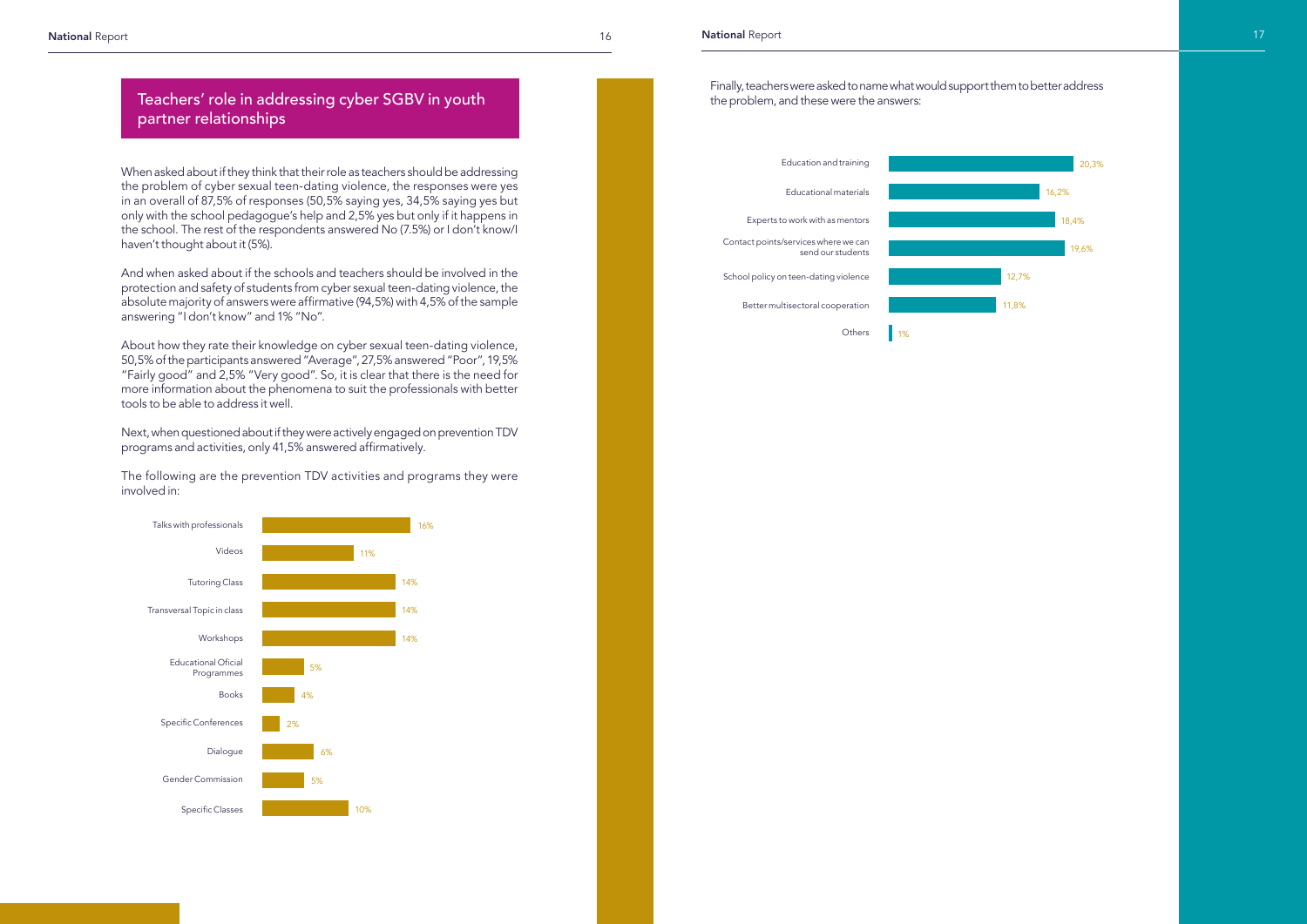# 4. CONCLUSIONS & RECOMMENDATIONS

1. Teachers, as the rest of the society, are not exempt of stereotyped beliefs when it comes to gender. Gender roles such as **boys are stronger than girls** and that boys are more troublemakers than girls, who are more quiet and calm are still strong in their minds, as well as the belief that boys are more violent.

The main conclusions that can be extracted from this research are the following:

2. But, when it comes to sexual violence and gender-based violence, most of the respondant's answers were less stereotyped, being clear, for example, that the way a girl dresses doesn't make her responsible for what happens to her, that sex without consent is rape even if the person didn't resist and that violence against women is never justified.

3. There was a considerably large percentage of "I'm not sure" answers which can indicate that people are struggling between what they feel is right to say and what the stereotype or common knowledge says.

4. When focusing on sex education, 56% of people agreed that youngsters were learning about sex through pornography vs. 20,5% that disagreed and 23,5% that were not sure about it. Indicating that even if they are offering sex education in their schools, most teachers do not consider it as a source of knowledge for teenagers.

5. When asked about trust with teachers, 49,5% of respondents are not sure that pupils trust them with TDV matters and only 28% agreed on the statement compared to 19,5% that did not agree.

6. Moreover, most respondants state that they do not see TDV as a serious problem among their students but there is a considerable amount of people, 35,5%, that state that they do not know. This, alongside with the previous point indicates to us that there's no real awareness of the topic whatsoever, because they can't identify whether there is a problem or not, and probably because they themselves don't find it important. Students are then more reluctant to trust that the teachers will take their concerns seriously.

7. Also, it seems that TDV is a topic talked about with the students in only 37,5% of the cases. Again, if the topic is not spoken about with them, it makes it hard for the teachers to assess wheather it is a real problem or not.

8. When asked about indirect experiences, if they ever have heard or have been informed about a case of TDV in their school, almost half of the sample answered yes. What makes this even more concerning is that only 20,5% of the respondents answered affirmative to the question "Is TDV a serious problem among your students?".

9. And when asked about if they have ever happened to be informed (directly or indirectly) that a student of theirs has a romantic or intimate relationship 16. About how they rate their knowledge on cyber sexual teen-dating violence it is clear there is a need for more information about the phenomena to suit the professionals with better tools to be able to address it well.

17. When questioned about if they were actively engaged on prevention TDV programs and activities, only 41,5% answered affirmatively.

in which they have been abused, almost half of the sample informed about psychological abuse, 12% about sexual abuse and 19% about physicall abuse over *female students*; in contrast to 2% and 3,5% of respondants being informed about sexual and physical abuse over *male students* and 16% informed about psychological abuse.

10. About specific situations of abuse or violence their students have encountered, it makes it even clearer that violence and abuse is strongly gendered, with cases where up to 33,5% of teachers indicate that they have been informed about *girls* suffering from some types of abuse, while in the case of boys being abused, the percentage of teachers who say they have been informed only reaches 9% at the highest.

11. Besides, there is also a difference on the impact on the victims: in the case of female students, only 6% of teachers reported that the abuse was considered funny by the female students, whereas in the case of male students 27% of teachers reported that the male students considered the experienced abuse as funny.

12. When asked about their ability to provide help, most of the teachers believe they could help the students, at least partially, if they were to suffer from any form of abuse themselves.

13. About if any of their students ever approached them, at least in 23,5% of the cases, a girl approached the teacher because she was being victimized offline and in 15% of the cases because she was being victimized online. And the percentage of cases where friends approached teachers was also noticeable; it seems that sometimes friends identify their friend's situation earlier and are eager to help them get out of the situation. Furthermore, it seems that students approach their teachers more if the abuse happens in the "physical world" than if it happens in the "virtual world".

14. They were able to help in most of the cases when students approached them, mostly by referring the student to a counselor/psychologist, following the school policy or initiating prevention activities.

15. When asked about if they think that their role as teachers should be addressing the problem of cyber sexual teen-dating violence, the responses were yes in an overall of 87,5% of the cases. And when asked about if the schools and teachers should be involved in the protection and safety of students from *cyber sexual teen-dating violence*, the absolute majority of answers were also affirmative.

18. Finally, when asked about what would be their needs in order to assess better the phenomena, most of them referred to more education and training for them, contact points or services where they can send the students, experts on the matter to work as their mentors and educational materials, followed by a school policy and better cooperation within the different actors involved.